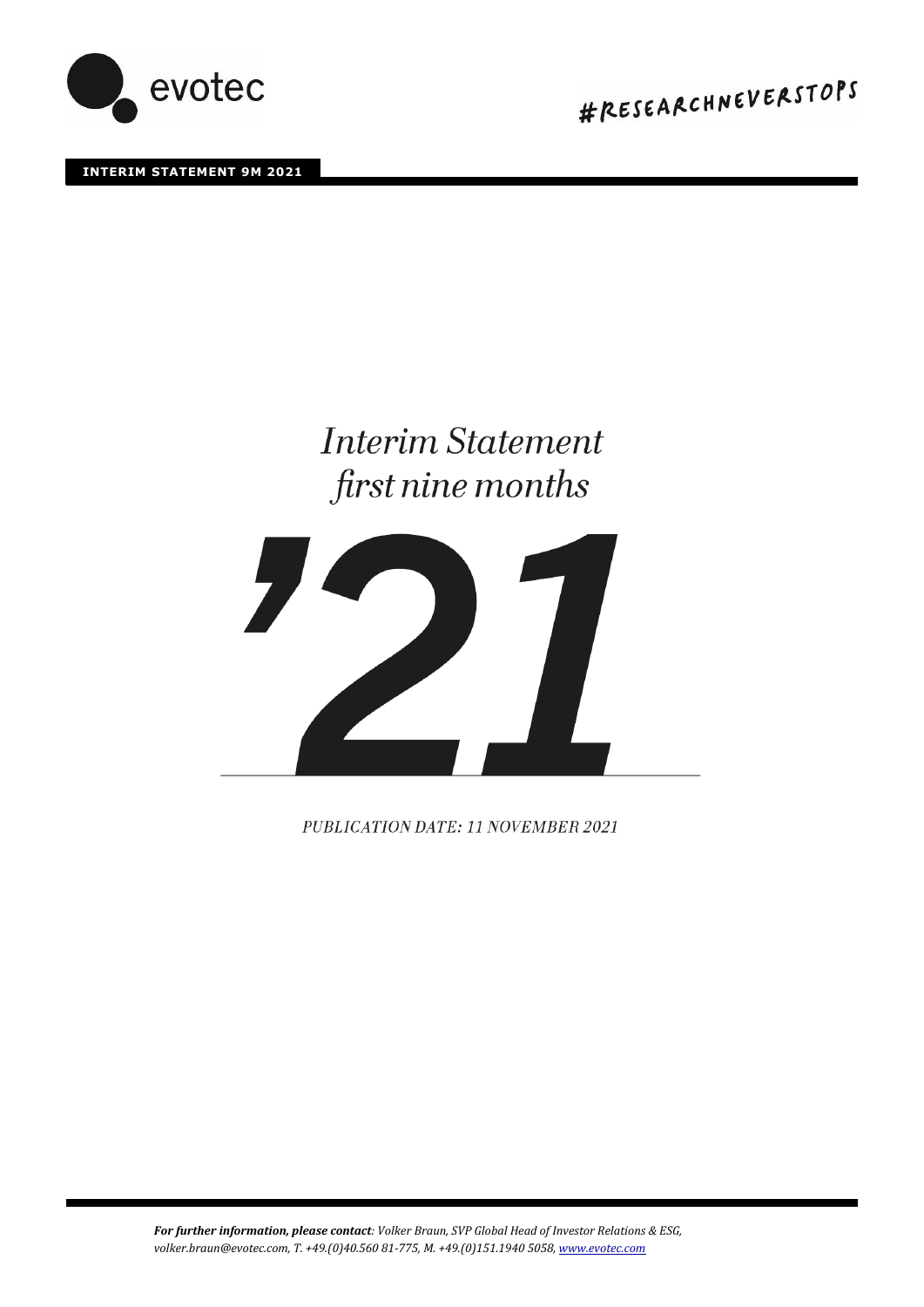

## *HIGHLIGHTS*

- *STRONG OPERATIONAL PERFORMANCE LEADS TO SIGNIFICANT REVENUE GROWTH*
- *CO-OWNED PIPELINE GAINING MOMENTUM*
- *J.POD® REDMOND (US) OPERATIONAL*
- *SUCCESSFUL PUBLIC OFFERING AT NASDAQ (AFTER PERIOD-END)*
- *GUIDANCE FOR FULL-YEAR 2021 CONFIRMED*

## *STRONG REVENUES GROWTH IN ALL BUSINESS AREAS FUELS ONGOING EXPANSION AND STRENGTHENS POSITIVE DEVELOPMENT*

- Group revenues increased by 20% to  $\epsilon$  431.0 m (9M 2020:  $\epsilon$  360.4 m); like-for-like base revenue growth (excluding portfolio and fx effects) up 26%
- Milestone revenues of  $\epsilon$  27.9 m well above last year (9M 2020:  $\epsilon$  8.4 m)
- Just Evotec Biologics contributed  $\epsilon$  34.7 m to revenues; 43% above last year's level of  $\epsilon$  24.3 m
- Strong progress in both segments: Total EVT Execute revenues up 17% to  $\epsilon$  429.8 m (9M 2020:  $\epsilon$  367.5 m); EVT Innovate revenues up 35% to  $\epsilon$  101.9 m (9M 2020:  $\epsilon$  75.7 m)
- Adjusted Group EBITDA of  $\epsilon$  70.1 m (9M 2020:  $\epsilon$  76.9 m) primarily driven by higher costs of sales ahead of production start of J.POD® Redmond (US), a deliberate increase in unpartnered R&D (up 28%), the overall growth of Evotec and effects from the US public offering; like-for-like growth (excluding portfolio and fx effects) would have reached 16%.
- Other non-operating result increased significantly to  $\mathcal C$  228.8 m (9M 2020:  $\mathcal C$  (15.9) m) mainly due to fair value adjustments of the equity participation in Exscientia Ltd.

## *DATA-DRIVEN AUTOBAHN TO CURES: STRONG PROGRESS IN ALL LANES*

- Several new and extended drug discovery and development agreements in all areas
- Just Evotec Biologics opened J.POD® Redmond (US); start operations on track; project initiation of J.POD® Toulouse (France) in 2021
- Positive Phase IIb results in refractory chronic cough for eliapixant reported by partner Bayer
- Excellent progress in iPSC and protein degradation collaborations with Bristol Myers Squibb (BMS); Opt-in for EVT8683 to enter clinical development
- Kazia Therapeutics Limited has commenced enrolment to a Phase I clinical trial of EVT801, an investigational cancer therapy (after period-end)
- Successful NASDAQ IPO of **EVO***equity* portfolio company and partner Exscientia Ltd (after period-end); Series B extension by Evotec`s first spin-off Topas Therapeutics

## *CORPORATE*

Closing of public offering at NASDAQ on 8 November 2021, with notice from underwriters on 5 November 2021 of their intention to partially exercise their option to purchase additional ADSs (after period-end)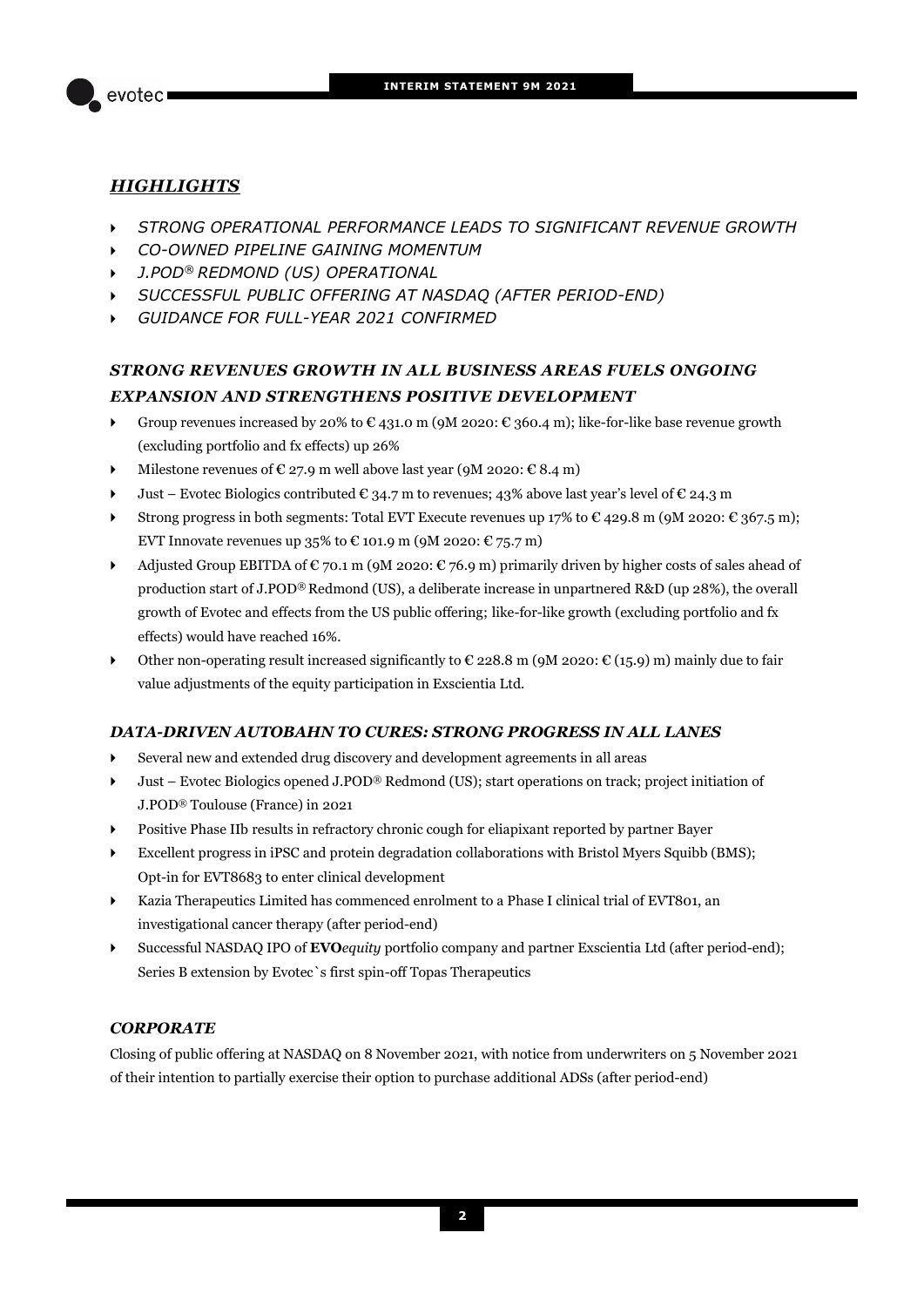

# *CONFIRMATION OF BUSINESS OUTLOOK FOR FULL-YEAR 2021 AND MID-*

## *TERM TARGETS 2025*

- Group revenues expected to be in a range of  $\epsilon$  550 570 m ( $\epsilon$  565 585 m at constant exchange rates)  $(2020: \text{€}500.9 \text{ m})$
- Adjusted Group EBITDA expected to be in the range of  $\epsilon$  105 120 m ( $\epsilon$  115 130 m at constant exchange rates) (2020:  $\mathcal{C}$  106.6 m)
- ▶ Unpartnered research and development expenses expected to be in a range of  $\epsilon$  50 60 m  $(2020: \text{€ } 46.4 \text{ m})$
- Mid-term goals target revenue growth to > € 1,000 m, adjusted EBITDA of ≥ € 300 m and unpartnered research and development expenses of  $> \text{\large\ensuremath{\in}} 100$  m by 2025

Given current global insecurities surrounding the COVID-19 pandemic, a likely negative impact – though less pronounced than in 2020 – is already estimated within the guidance for revenues and adjusted EBITDA stated above.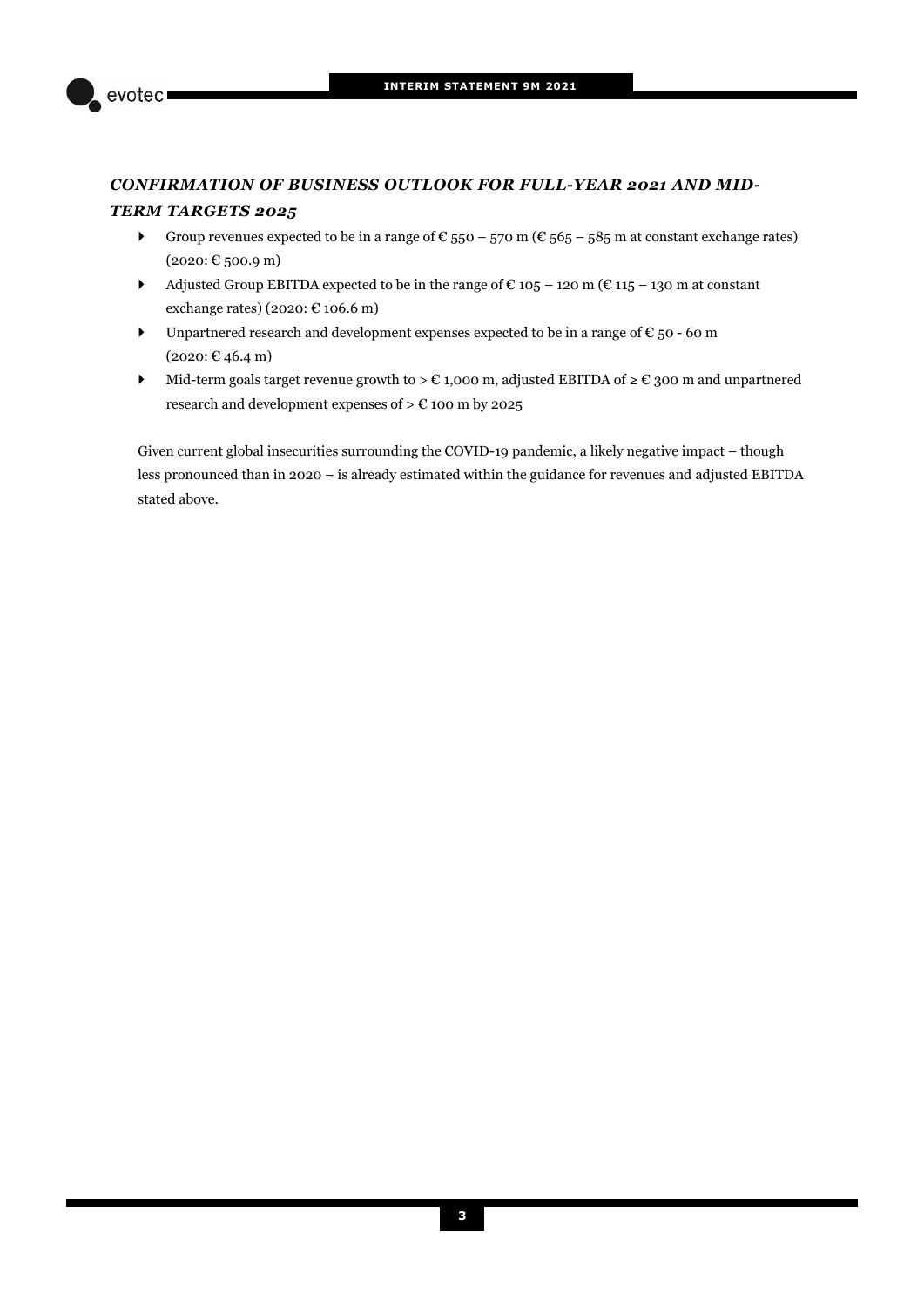

## *FINANCIAL HIGHLIGHTS*

The following table provides an overview of the financial performance in the first nine months of 2021 compared to the same period in 2020. More detailed information can be found on page 7 of this interim statement.

## *Key figures of consolidated income statement & segment information*

*Evotec SE & subsidiaries – First nine months of 2021* 

| In T $\epsilon$                                     | <b>EVT</b><br>Execute <sup>4)</sup> | <b>EVT</b><br>Innovate <sup>5)</sup> | <b>Intersegment</b><br><b>Eliminations</b> | <b>Evotec</b><br>Group<br>9M 2021 | <b>Evotec</b><br>Group<br><b>9M2020</b> |
|-----------------------------------------------------|-------------------------------------|--------------------------------------|--------------------------------------------|-----------------------------------|-----------------------------------------|
| External revenues <sup>1)</sup>                     | 329,023                             | 101,940                              |                                            | 430,963                           | 360,414                                 |
| Intersegment revenues                               | 100,751                             |                                      | (100,751)                                  |                                   |                                         |
| Costs of revenues                                   | (343, 418)                          | (79,781)                             | 91,705                                     | (331, 494)                        | (271.225)                               |
| Gross profit                                        | 86,356                              | 22,159                               | (9,046)                                    | 99,469                            | 89,189                                  |
| Gross margin in %                                   | 20.1                                | 21.7                                 |                                            | 23.1                              | 24.7                                    |
|                                                     |                                     |                                      |                                            |                                   |                                         |
| R&D expenses <sup>2)</sup>                          | (2,120)                             | (60, 398)                            | 9,046                                      | (53, 472)                         | (46,077)                                |
| SG&A expenses                                       | (56,714)                            | (14, 323)                            |                                            | (71,037)                          | (58, 132)                               |
| Impairments of<br>intangible assets and<br>goodwill |                                     | (683)                                |                                            | (683)                             |                                         |
| Other operating<br>income (expenses), net           | 17,539                              | 34,237                               |                                            | 51,776                            | 50,306                                  |
| <b>Operating result</b>                             | 45,061                              | (19,008)                             |                                            | 26,053                            | 35,286                                  |
|                                                     |                                     |                                      |                                            |                                   |                                         |
| <b>Adjusted EBITDA3</b>                             | 85,985                              | (15, 899)                            |                                            | 70,086                            | 76,942                                  |

*1) Adjusted for negative exchange rate effects of € 11.2 m, Group revenues amount to € 442.1 m* 

*2) Of which unpartnered R&D expenses of € 42.6 m in 9M 2021 (9M 2020: € 33.4 m)*

*3) Before changes in contingent considerations, income from bargain purchase and excluding impairments on goodwill, other intangible and tangible assets as well as the total non-operating result* 

*4) Revenues from material recharges of € 23.6 m are allocated to EVT Execute as of 9M 2021* 

*5) Revenues from material recharges of € 1.2 m are allocated to EVT Innovate as of 9M 2021*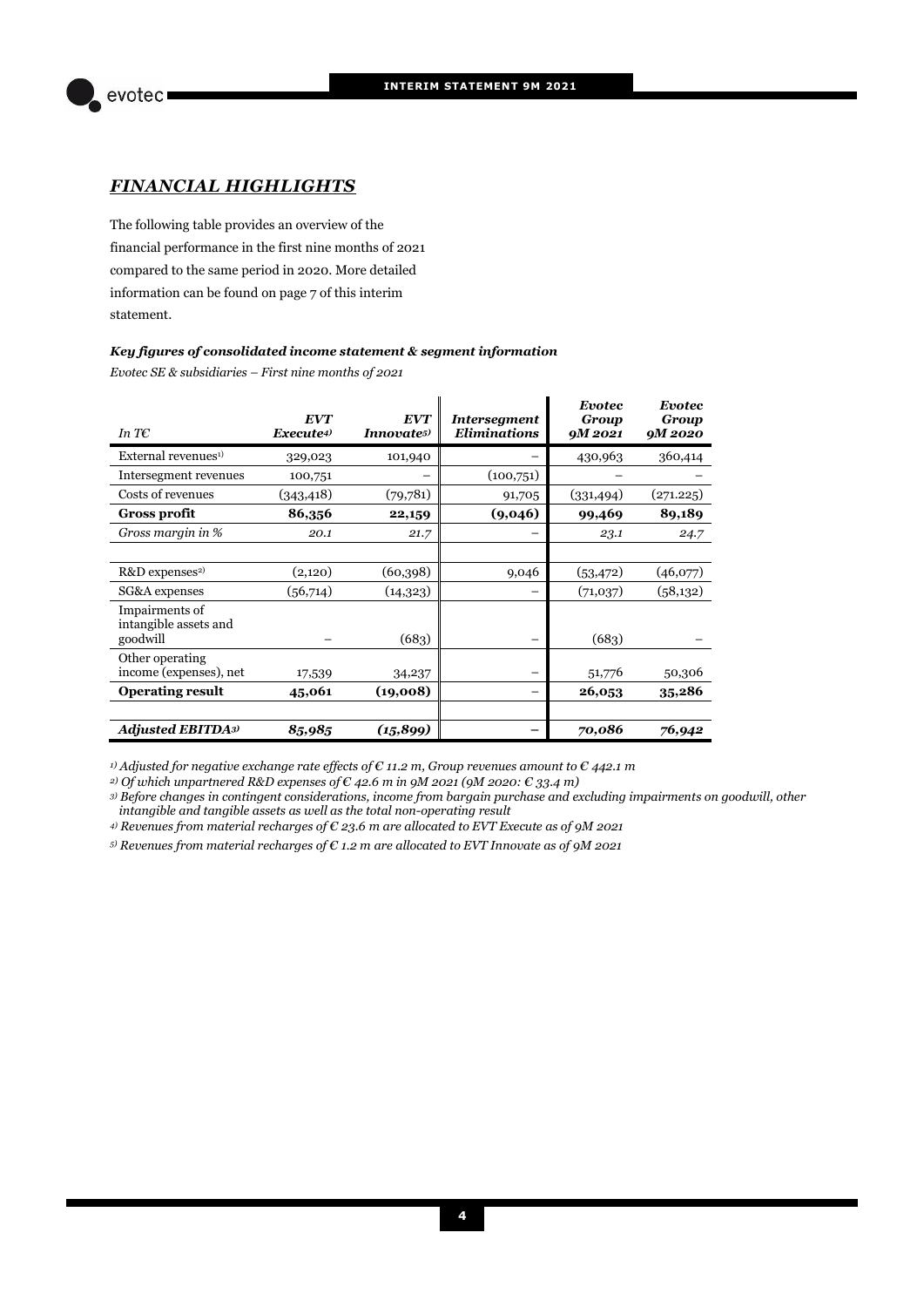## *So far, no material negative impact of COVID-19 pandemic on Evotec's business and strategy*

In the first nine months of 2021, all sites at Evotec were able to continue operations with marginal limitations compared to other businesses. During this period, health and safety rules were adjusted quickly in accordance with dynamic national guidance, working processes were adjusted and a pro-vaccination campaign was started to protect Evotec's employees and secure operations. Despite this difficult environment, the growth of all business lines has accelerated in the third quarter. To date, the EVT Execute segment has not experienced a material negative financial impact as a result of the pandemic.

## *OPERATIONAL HIGHLIGHTS*

## *Several new and extended drug discovery and development agreements in all areas*

In the first nine months of 2021, Evotec demonstrated a strong operational performance based on its fully integrated R&D platform **EVO***iR&D*. Initiation of new partnerships in addition to the extension of existing alliances across the various stages of drug discovery and development, as well as across modalities and business areas have taken place, such as:

- Several new INDiGO agreements signed e.g. with Oxford Cannabinoid Technologies or the third INDiGO programme with Ildong
- Entrance into a drug development agreement with Pasithea Therapeutics Corp. to provide innovative and flexible solutions from target compound through to pre-clinical candidate in the field of mental health
- Initiation of multiple integrated drug discovery collaboration agreements with e.g. Bicycle Therapeutics, Evommune, …
- Generation of *in vitro* assays for Novo Nordisk for use within the field of gene therapy

## *Just – Evotec Biologics opened J.POD® Redmond (US); start operations on track; Project of constructing J.POD*® *Toulouse (France) started*

In the first nine months of 2021 the Just – Evotec Biologics platform, **EVO***access*, continued to pursue its course of success. In August, the opening of the company's unique clinical and commercial biologics cGMP manufacturing facility (J.POD® Redmond (US)), was announced. The innovative cGMP biomanufacturing facility is the final step in Just – Evotec Biologics' J.DESIGN platform that integrates data analytics and machine learning through all activities involved with the discovery, development, and manufacture of biologics. The 130,000 square foot J.POD® facility was built in just 19 months, despite the COVID-19 pandemic. The design planning for initiation of the second J.POD® facility J.POD® Toulouse (France) at Evotec's Campus Curie is underway.

## *Positive Phase IIb results in refractory chronic cough for eliapixant reported by partner Bayer*

Evotec's partner Bayer reported positive Phase IIb results in refractory chronic cough with the investigational orally administered, potent and selective P2X3 antagonist eliapixant (BAY1817080) in August. The Phase II studies in neuropathic pain, overactive bladder and endometriosis are progressing according to plan.

## *Excellent progress in iPSC and protein degradation collaboration with Bristol Myers Squibb*

After having received IND clearance from the FDA, BMS decided to opt-in for EVT8683, leading to a \$ 20 m option payment to Evotec.

## *Kazia Therapeutics Limited has commenced enrolment to a Phase I clinical trial of EVT801, an investigational cancer therapy (after period-end)*

In early November, Kazia Therapeutics Limited ("Kazia") an oncology-focused drug development company, commenced enrolment to a Phase I clinical trial of EVT801, an investigational cancer therapy that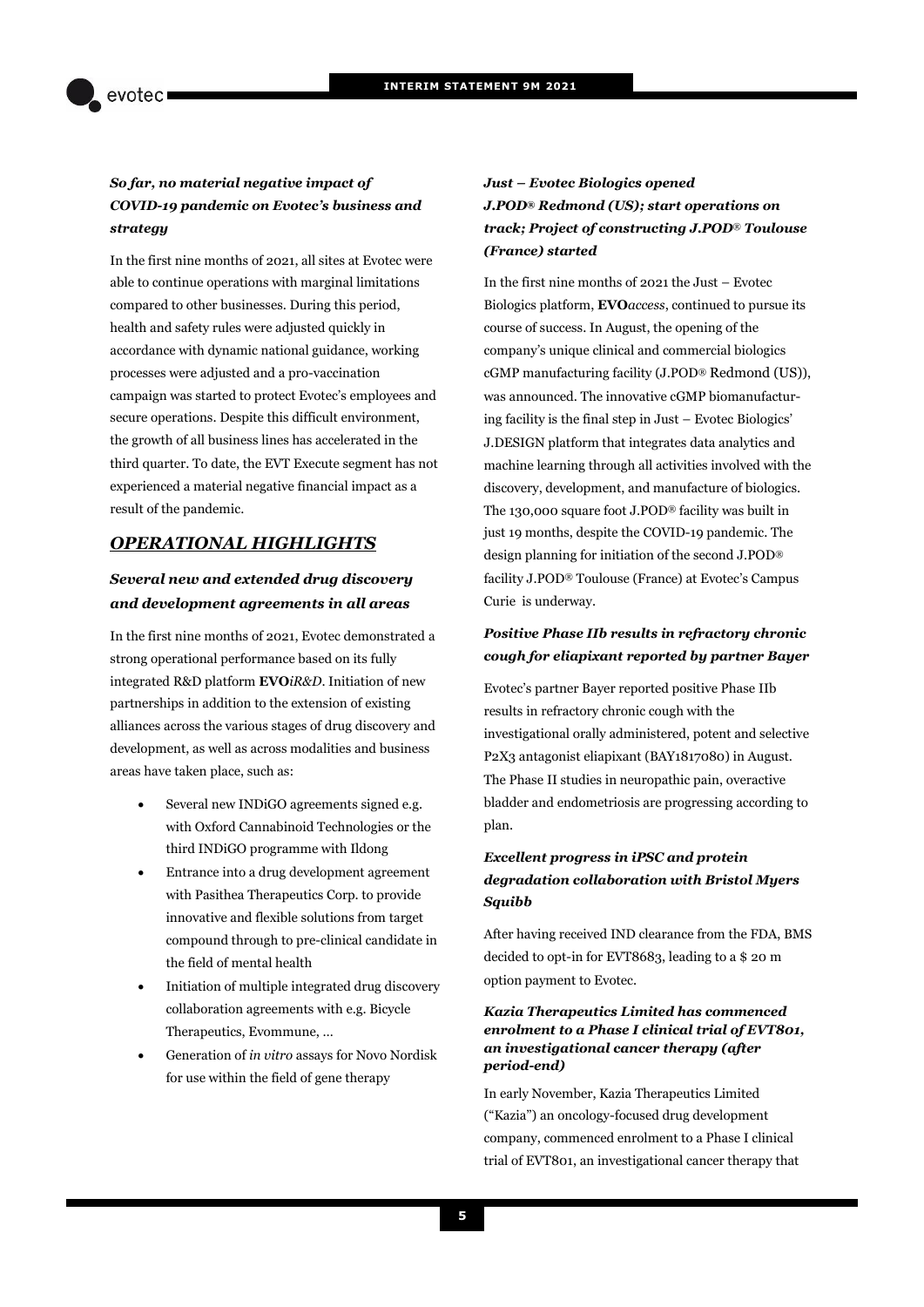was licensed to Kazia by Evotec in April 2021. The firstin-human Phase I clinical trial is being conducted by Evotec under full sponsorship of Kazia and will focus primarily on understanding the safety, tolerability, and pharmacokinetics of EVT801 across a range of doses. It is also designed to explore preliminary signals of clinical efficacy, and to investigate the biological activity of the drug via a rich suite of sophisticated biomarker analyses provided and managed by Evotec.

## **EVO***equity update*

Exscientia Ltd. closed its NASDAQ IPO in the beginning of October 2021, with total gross proceeds of \$ 510.4 m. Evotec has been invested in the company since 2016 and remains to be a significant shareholder.

Topas Therapeutics, Evotec`s first spin-off company in 2016, successfully extended its Series B round with an additional  $\epsilon$  18 m raised, bringing the total for this financing to  $E$  40 m.

## *CORPORATE*

## *Evotec SE announced the closing of its public offering of American Depositary Shares*

On 3 November 2021, Evotec SE's management board decided – with the approval of its supervisory board – on the volume and the issue price of its public offering of American Depositary Shares ("ADSs"). The offering produced gross proceeds of \$ 435 m from the sale of 10,000,000 ordinary shares of Evotec in the form of 20,000,000 ADSs at a price of \$ 21.75 per ADS. Each ADS represents one half of an ordinary share of Evotec. Accordingly, Evotec's share capital, on the basis of Evotec's articles of association ("Satzung"), increased to € 173,914,741 by issuing 10,000,000 shares from the authorized capital ("Genehmigtes Kapital 2021") under exclusion of subscription rights of the existing shareholders (taking into account the subscription shares issued to date from conditional capital ("Bezugsaktien"), the actual share capital amounts to € 175,110,695).

The ADSs began trading on the NASDAQ Global Select Market on 4 November 2021 under the ticker symbol "EVO". The offering closed on 8 November 2021.

On 5 November 2021, BofA Securities and Morgan Stanley, as representatives of the several underwriters, notified Evotec of the underwriters' partial exercise of their option to purchase up to 3,000,000 additional ADSs, representing 1,500,000 ordinary shares at the price of \$ 21.75 per ADS.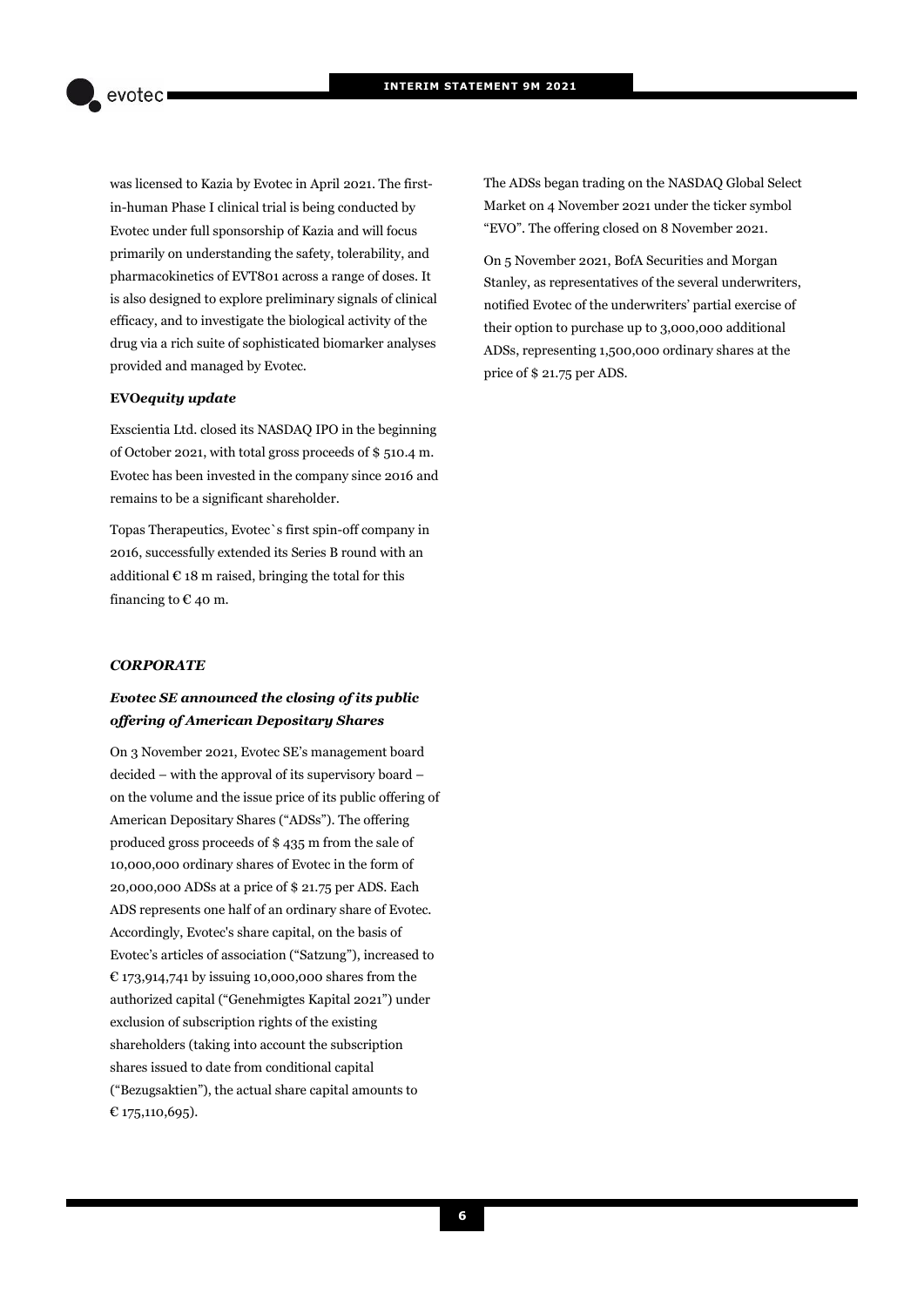# *REPORT ON THE FINANCIAL SITUATION AND RESULTS*

*On 1 April 2020 Evotec GT announced the start of its operating business in Gene Therapy in Orth/Austria. In addition, the acquisition of the assets (mainly land and buildings) as well as the takeover of employees of the Biopark by Sanofi SAS in Toulouse became legally effective on 1 July 2020. Both entities were fully consolidated in the financial statements from the dates specified above.* 

#### *1. Results of operations*

During the nine months ended 30 September 2021 **Group revenues** increased significantly by 20% to  $\epsilon$  431.0 m compared with the same period of the previous year (9M 2020:  $\epsilon$  360.4 m). Excluding the effect of  $\epsilon$  8.6 m Sanofi payments in the first quarter of 2020 and negative fx effects of  $\epsilon$  11.2 m, like-for-like growth would have reached 25.7%. Growth of  $\epsilon$  70.5 m was driven by contribution from all building blocks of Evotec's data-driven R&D Autobahn to cures. Revenues for the nine months ended 30 September 2021 include milestone as well as upfront and license payments in an aggregate amount of  $\epsilon$  36.5 m, primarily from Bristol Myers Squibb, well above last year's level of  $\epsilon$  18.3 m. Just – Evotec Biologics contributed  $\text{\large\ensuremath{\in}}$  34.7 m (+42.8%) during the nine months ended 30 September 2021 versus  $\epsilon$  24.3 m in the comparable prior year period.

The **Costs of revenue** recognized during the nine months ended 30 September 2021 amounted to € 331.5 m (9M 2020: € 271.2 m) yielding a gross margin of 23.1% (9M 2020: 24.7%). Despite a higher contribution from milestone payments, gross margin remained affected mainly from the capacity build-up related to supply chain stabilisation measures and the launch of J.POD® Redmond (US) in particular, which develops according to plan, as well as fx headwinds.

R&D expenses were  $\epsilon$  53.5 m, compared to  $\epsilon$  46.1 m in the nine months ended 30 September 2020 (+16%), reflecting continuing strong investments in Evotec's capabilities to improve Evotec's efficiency and precision medicine platforms. Therefore, the increase in

**unpartnered R&D expenses** by 27.5% ( $\epsilon$  42.6 m vs. 9M 2020:  $\epsilon$  33.4 m) was driving the growth in overall R&D expenses while **partnered R&D expenses** decreased to  $\in$  10.9 m (9M 2020:  $\in$  12.7 m).

**SG&A expenses** for the nine months ended 30 September 2021 amounted to  $\epsilon$  71.0 m and were thus € 12.9 m or 22% higher compared to last year (9M 2020:  $\text{\large\ensuremath{\mathfrak{C}}}$  58.1 m). The increase in general and administrative expenses was primarily driven by investments to support the growth of Evotec, including an increase in salaries, equipment- and human resources-related costs as well as other administrative costs associated with operating a high-growth company. Aggregate costs of approximately  $\epsilon$  1.0 m were incurred in Q3 2021 in conjunction with the process of offering American Depositary Shares in the U.S.

For the nine months ended 30 September 2021, **other net operating income and expenses** amounted to a stable level of  $\epsilon$  51.8 m, compared to  $\epsilon$  50.3 m for the comparative prior year period. Key drivers of other operating income were related to Sanofi recharges for ID Lyon and R&D tax credits from France for the Toulouse site with a minor contribution from Italy for Aptuit Verona.

The **operating result** decreased to € 26.0 m (9M 2020:  $\text{\large\ensuremath{\mathfrak{C}}}$  35.3 m) mainly due to increased R&D as well as SG&A expenses. Currency effects had a negative impact of  $\epsilon$  8.6 m. This was partly offset by higher gross profits due to the significant revenue growth.

The **other non-operating result** increased massively to € 228.8 m year-on-year (9M 2020: € (15.9) m), mainly due to fair value adjustments of the participation in Exscientia Ltd. As Evotec's share in Exscientia Ltd. was diluted below 20% due to several financing rounds in 2021, the investment is accounted for at fair value in accordance with IFRS 9 since March 2021. Meanwhile, the IPO of Exscientia Ltd. in October 2021 has resulted in another revaluation due to a higher market value for Exscientia Ltd. shares as opposed to the last financing rounds in March and April. Going forward the market value of Evotec's shares at the end of each respective quarter will directly affect Evotec's other non-operating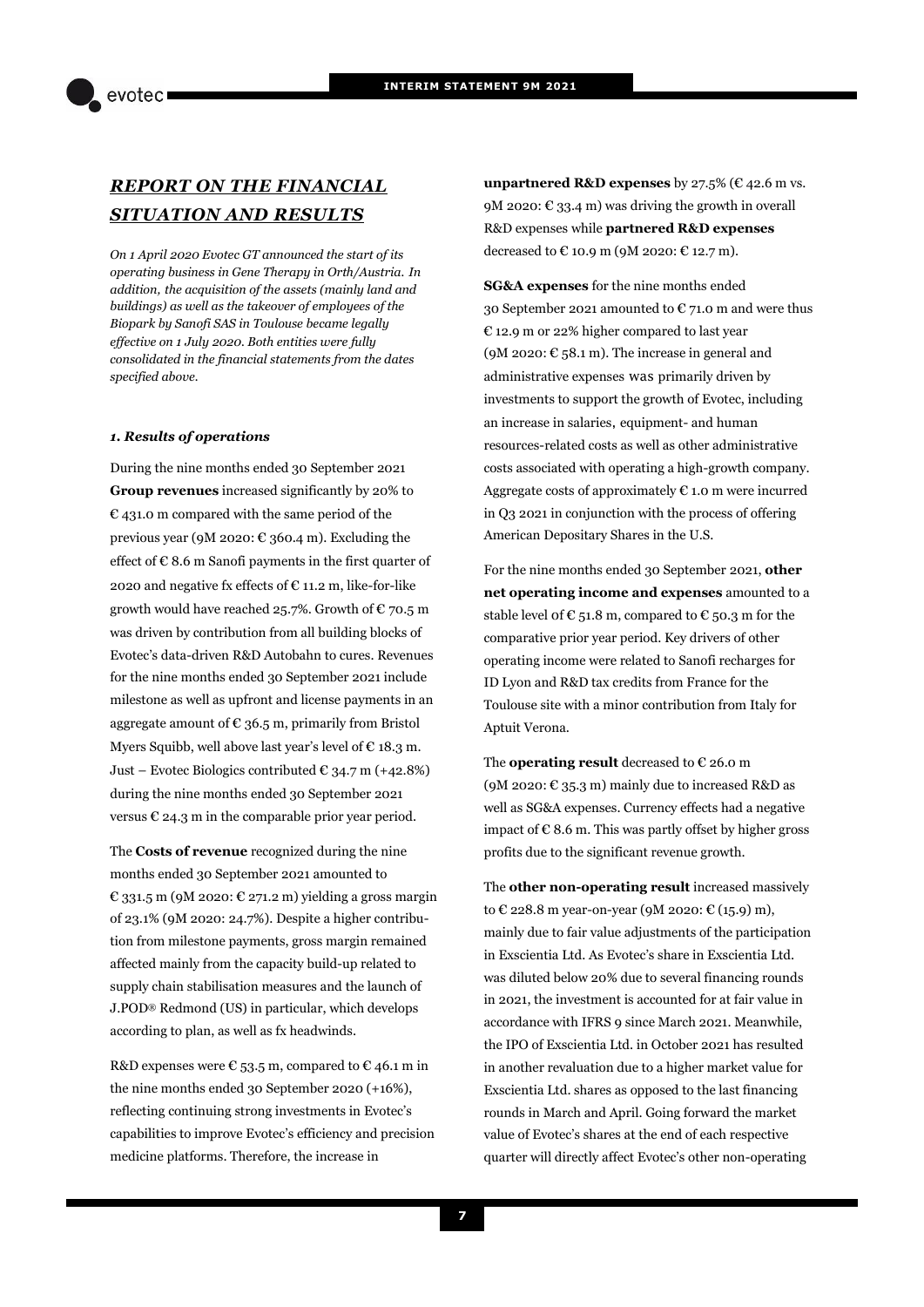result – either positively, or negatively – without any implications on the cash balance or the ongoing operational relationship with Exscientia. A review of equity participations resulted in cumulated fair value adjustments/impairments of  $\epsilon$  (6.5) m. Furthermore, the impact of foreign currency translation contributed  $\epsilon$  6.3 m to the other non-operating results.

Evotec posted a decline in **adjusted Group EBITDA** mainly due to a deliberate increase in costs of revenues, owed to preparations to start manufacturing in J.POD® Redmond (US), investments into R&D as well as SG&A expenses. Adjusted Group EBITDA for the nine months ended 30 September 2021 amounted to € 70.1 m (9M 2020: € 76.9 m). Currency effects had a negative impact of  $\epsilon$  8.9 m. Excluding the effect of € 8.6 m Sanofi payments in the first quarter of 2020 and negative fx effects, like-for-like growth would have reached 15%.

The **net income** as of 30 September 2021 amounted to € 247.0 m (9M 2020: € 5.8 m), almost exclusively due to the large valuation uptick of Evotec's shareholding in Exscientia Ltd.

### *2. Operating segments EVT Execute and EVT Innovate*

*Note: Since 1 January 2021 material recharges (totalled € 24.7 m) have been allocated to both segments. In the nine months ended 30 September 2020, material recharges amounted to € 15.9 m (EVT Execute: € 14.9 m, EVT Innovate: € 1.0 m). The prior period was restated.* 

Total revenues, consisting of revenues from EVT Execute and EVT Innovate showed progress in all business areas. In the EVT Execute segment revenues (incl. intersegment revenues) increased by significant 17% to € 429.8 m (9M 2020 restated: € 367.5 m), even including the planned end of payment of Sanofi for the Toulouse site from April 2020 ( $\in$  8.6 m). This increase was primarily due to a strong base business, including a contribution of  $\epsilon$  34.7 m by Just – Evotec Biologics. Intersegment revenues amounted to  $\epsilon$  100.7 m (9M 2020:  $\in$  82.8 m), which is a leading indicator for the upside potential and development of EVT Innovate.

Costs of revenue in the amount of  $\epsilon$  343.4 m in the nine months ended 30 September 2021 (9M 2020 restated:  $\epsilon$  277.0 m) correspond with a gross margin of 20.1% (9M 2020 restated: 24.6%). The decrease in margin was mainly caused by the capacity build-up prior to the start of J.POD® Redmond (US). R&D expenses came in at  $E$  2.1 m (9M 2020:  $E$  3.6 m), SG&A expenses increased to  $\text{\large\ensuremath{\mathfrak{C}}}$  56.7 m (9M 2020:  $\text{\large\ensuremath{\mathfrak{C}}}$  47.4 m). The adjusted EBITDA of the EVT Execute segment reached  $\in$  86.0 m (9M 2020: € 92.3 m).

Revenues in the EVT Innovate segment increased to € 101.9 m (9M 2020 restated: € 75.7 m). This growth of 35% was mainly driven by higher base revenues and project-related revenues from Bristol Myers Squibb, ID Lyon, Chinook and CureXsys. In the first nine months of 2021, the EVT Innovate gross margin increased to 21.7% from 8.0% in the first nine months of 2020 due to a higher contribution from milestone payments. Research and development expenses amounted to  $\epsilon$  60.4 m for the first nine months of 2021, compared to  $\epsilon$  49.8 m for the same period of 2020. The increase in SG&A expenses (9M 2021: € 14.3 m vs. 9M 2020: € 10.7 m) was mainly caused by increasing headcounts. The growth in both – revenues and expenses – resulted in a stable adjusted EBITDA of  $\mathcal{C}(15.9)$  m (9M 2020:  $E(15.4)$  m).

#### *3. Financing and financial position*

The strong operating business performance and significant milestone payments were the main driver of 9M 2021 **cash flow from operating activities**, which resulted in  $\epsilon$  61.9 m compared with  $\epsilon$  20.8 m in the first nine months of 2020.

**Cash flow from investing activities** for the nine months ended 30 September 2021 amounted to  $\mathcal{E}(1467)$  m compared to  $\mathcal{E}(82.9)$  m in the same period of the previous year. This figure included capital expenditure on property plant and equipment of € 100.2 m (9M 2020: € 55.3 m) which resulted particularly from the  $\epsilon$  56.4 m overall investments in the new J.POD® Redmond(US) facility. Furthermore, equity investments in associated companies and other long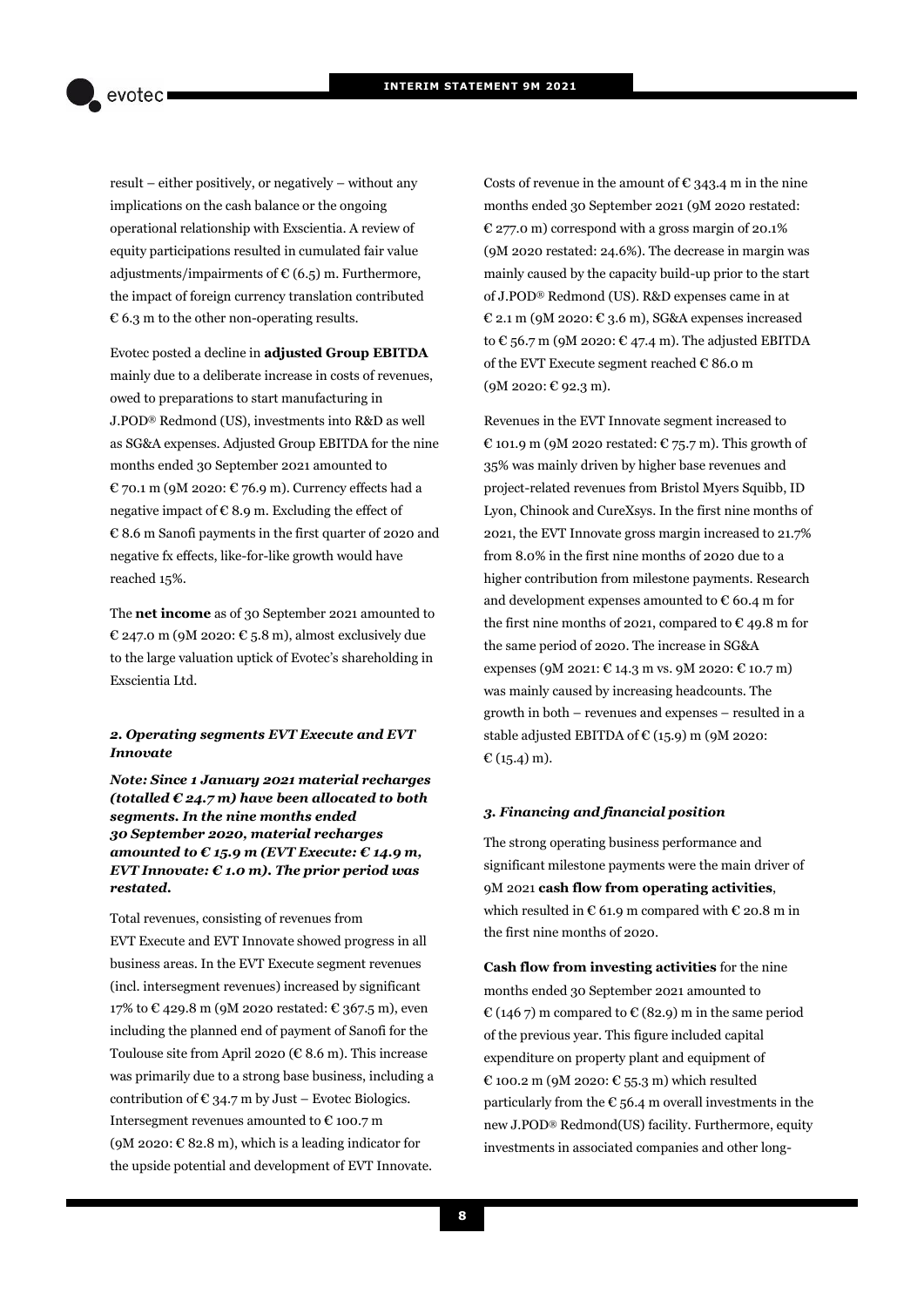term investments totalled  $\in$  18.7 m. In addition, convertible loans in the amount of  $\epsilon$  4.1 m were issued to associated portfolio companies.

There was a net **cash outflow** of  $\in (7.1)$  m for **financing activities** in the nine months ended 30 September 2021 (9M 2020:  $\epsilon$  5.3 m). This figure included repayments of minor bilateral loans of  $\mathcal{E}(15.7)$  m (9M 2020:  $\mathcal{E}(6.2)$  m) as well as payments of lease obligation in an aggregate amount of  $\epsilon$  (14.7) m (9M 2020:  $\mathcal{C}(11.1)$  m). Proceeds from loans amounted to  $\epsilon$  22.1 m (9M 2020:  $\epsilon$  21.5 m) including the final tranches of the KfW/IKB R&D loans and a new longterm innovation loan.

Cash and cash equivalents were  $\epsilon$  333.4 m as of 30 September 2021 (31 December 2020: € 422.6 m). In addition, investments remained at a high level of € 84.2 m (31 December 2020: € 59.3 m). Consequently, **total Liquidity** amounted to € 417.6 m (31 December 2020:  $\epsilon$  481.9 m). The net cash-outflow resulted mainly from the investing activities in capex, including the expansion of the new J.POD® Redmond (US) facility and equity investments.

#### *4. Assets, liabilities and stockholders' equity*

#### *Assets*

Between 31 December 2020 and 30 September 2021, **total assets** increased by  $\epsilon$  304.9 m to  $\epsilon$  1,767.8 m (31 December 2020: € 1,462.9 m).

**Trade accounts receivable** and accounts receivable from associated companies and other long-term investments increased in the nine months ended 30 September 2021 by € 5.6 m to € 93.5 m (31 December 2020: € 87.9 m) Nevertheless, **Days Sales Outstanding (DSO)** of 54 days stayed comfortably in the bandwidth between 50 and 60 days (H1: 53 days) as a result of significantly increased revenues.

**Property, plant and equipment** rose by € 135.5 m to € 472.8 m (31 December 2020: € 337.3 m). This increase was mainly attributable to a reclassification from intangibles to land and buildings after taking over

the Verona site (now "Campus Levi-Montalcini") from GSK.

**Goodwill and intangibles** declined by  $\epsilon$  58.5 m compared with 31 December 2020, to  $\epsilon$  286.9 m, primarily due to the aforementioned GSK/Verona transaction.

**Long-term investments** amounted to  $\epsilon$  303.4 m (31 December 2020:  $\epsilon$  59.0 m). This massive increase resulted nearly exclusively from the fair value adjustment of Exscientia Ltd. (net effect:  $\epsilon$  247.2 m).

Non-current R&D tax receivables in Evotec France created an increase in **other long-term assets** by € 13.9 m to € 50.4 m as of 30 September 2021 (31 December 2020: € 36.5 m).

#### *Liabilities*

**Trade accounts payable** increased by € 14.2 m in the nine months ended 30 September 2021 to € 56.7 m (31 December 2020:  $\epsilon$  42.5 m). Payables across several sites – thereof Aptuit Verona and J.POD® Redmond (US) – were a key factor.

**Short- and long-term debt and leases** increased by € 8.6 m to € 500.6 m (31 December 2020: € 492.0 m) mainly due to the Innovation loan from IKB/KfW and the drawdown of the final tranches of three KfW R&D loans.

The impact of high expenditures for capex and equity investments was incremental and led to a **net debt leverage ratio** of -0.8 x adjusted EBIDTA excl. IFRS 16 effect (0.8 x incl. IFRS 16) (-1.5 x at year-end 2020, excl. IFRS 16 effect). However, a net cash position of € 63.2 m was recorded excl. consideration of IFRS 16.

#### *Stockholders' equity*

As of 30 September 2021, Evotec's overall capital structure developed towards a stronger equity balance compared with the end of 2020. Total stockholders' equity significantly increased to  $\epsilon$  999.2 m (31 December 2020:  $\mathcal{C}$  722.8 m). Due to the exercise of stock options and Share Performance Awards, a total 165,110,695 shares were issued and outstanding with a nominal value of  $\epsilon$  1.00 per share as of 30 September 2021.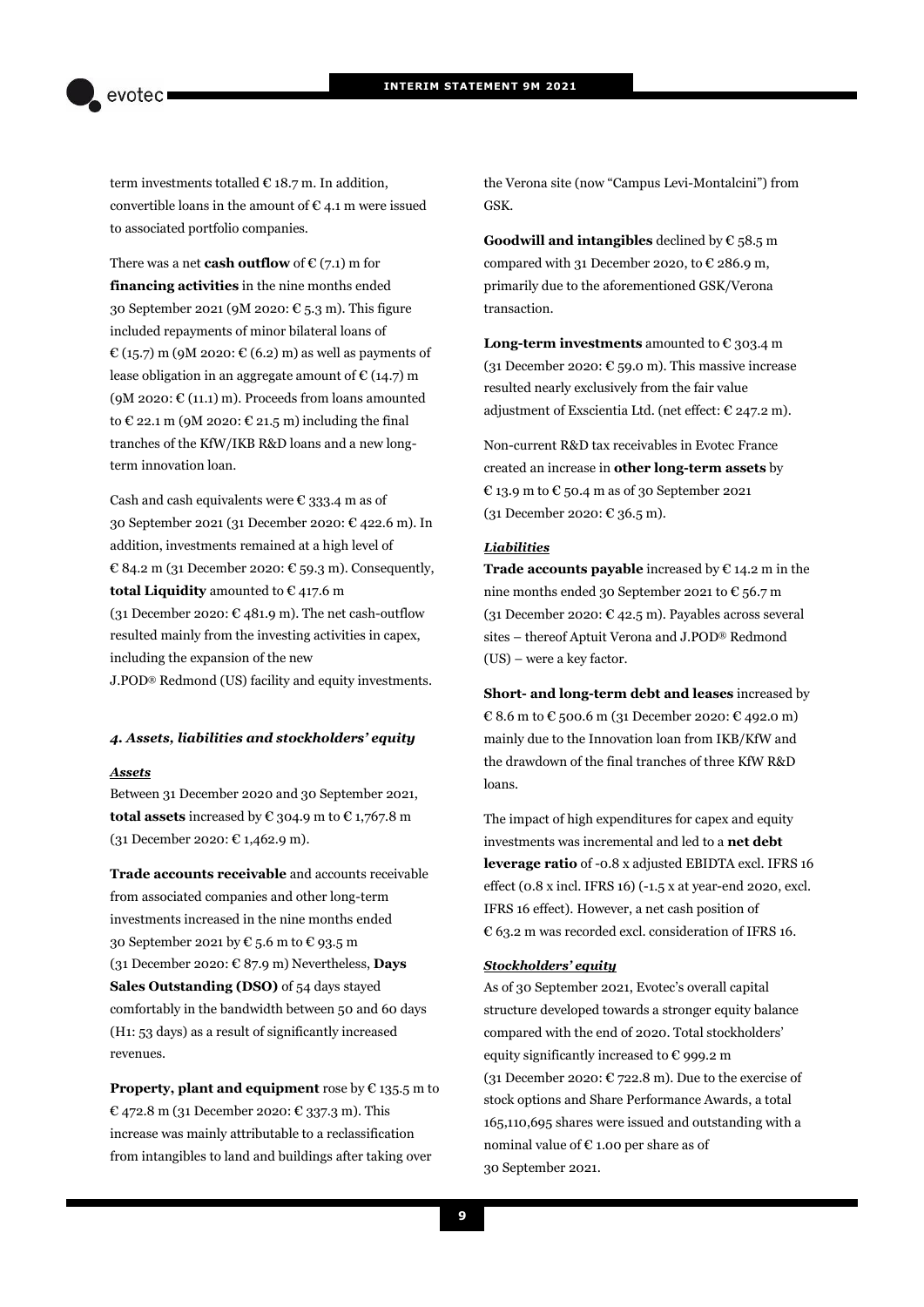Evotec's equity ratio as of 30 September 2021 increased to 56,2% (31 December 2020: 49.4%).

#### *5. Human Resources*

### *Employees*

At the end of September 2021, the global number of employees of Evotec Group amounted to 4,081 people, an increase of 14% compared to year-end 2020 (31 December 2020: 3,572 employees).

Despite the challenges still arising within the second year of the COVID-19 pandemic Evotec was able to continue to recruit and integrate top-talents for its operational business, which is important for the long-term growth of the Company.

The business environment worldwide continues to be affected by the COVID-19 pandemic and shortage of supply in different fields as well as challenges in logistics. Evotec's business also has felt the effects of the crisis, but so far not as materially as other sectors. Within the reporting period no significant negative financial impact on Evotec's business or supply challenges were recorded in connection with the COVID-19 pandemic.

The same applies for any potential impact from the Brexit where only minor impacts in context of logistics and customs have been observed so far.

However, further potential effects of the COVID-19 crisis and supply challenges in the coming months are difficult to predict due to risks and uncertainties which are beyond Evotec's control. At present, the management of Evotec confirms the financial guidance published in the annual report 2020 and confirmed in the half-year report on 11 August 2021.

*Guidance* 

*Actual* 

## *FINANCIAL OUTLOOK*

*Guidance for full-year 2021 confirmed; visible progress in all business areas* 

|                                                 | Guidance 2021 | Guuance<br>$2021^{1}$ at<br>constant fx | acıudi<br>31 December<br>2020 |
|-------------------------------------------------|---------------|-----------------------------------------|-------------------------------|
| Group revenues from contracts with<br>customers | € 550 - 570 m | € 565 - 585 m                           | € 500.9 m                     |
| Unpartnered R&D expenses                        | € 50 - 60 m   |                                         | $E$ 46.4 m                    |
| Adjusted Group EBITDA <sup>2)</sup>             | € 105 - 120 m | € 115 - 130 m                           | € 106.6 m                     |

*1) Average fx 2020: €/USD 1.12; GBP/€ 1.13* 

*2) EBITDA is defined as earnings before interest, taxes, depreciation and amortisation of intangibles. Adjusted EBITDA excludes changes of contingent considerations, income from bargain purchase and impairments on goodwill, other intangible and tangible assets as well as the total non-operating result* 

#### *Unchanged mid-term targets*

Evotec's Management targets revenues growing to more than € 1,000 m and adjusted EBITDA reaching at least € 300 m by 2025. Furthermore, Evotec underlines once more its commitment to innovation and thus plans to increase investments in R&D to more than  $\epsilon$  100 m by 2025.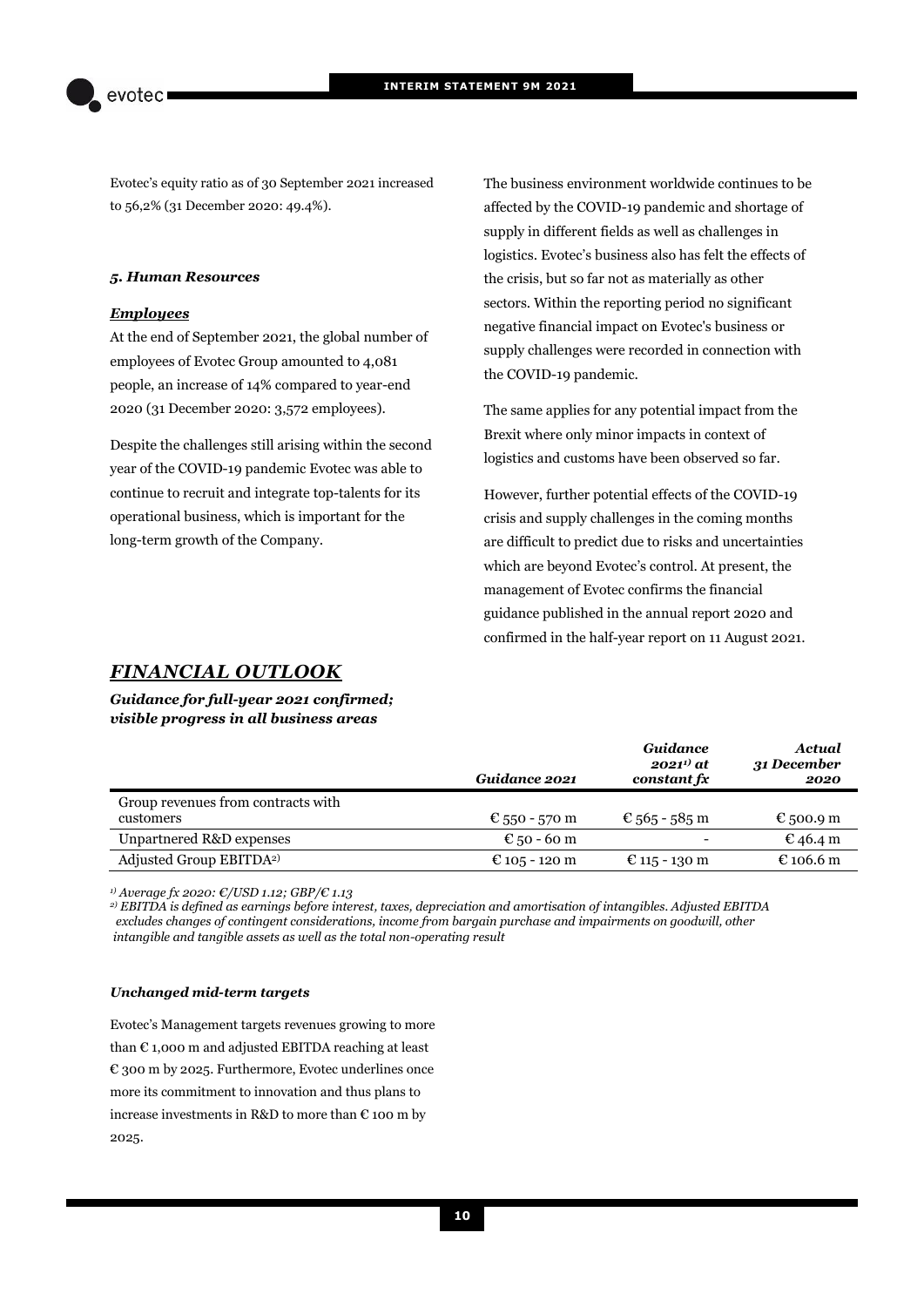

#### *Evotec SE and Subsidiaries Consolidated interim statement of financial position as of 30 September 2021*

| in TC except share data                                                 | as of<br>30 September 2021 | as of<br>31 December 2020 |
|-------------------------------------------------------------------------|----------------------------|---------------------------|
| <b>ASSETS</b>                                                           |                            |                           |
| <b>Current assets:</b>                                                  |                            |                           |
| - Cash and cash equivalents                                             | 333,404                    | 422,580                   |
| - Investments                                                           | 84,171                     | 59,350                    |
| - Trade accounts receivable                                             | 90,056                     | 79,005                    |
| - Accounts receivables from associated companies and other              |                            |                           |
| long-term investments                                                   | 3,484                      | 8,891                     |
| - Inventories                                                           | 22,519                     | 13,585                    |
| - Current tax receivables                                               | 21,630                     | 21,718                    |
| - Contract assets                                                       | 21,445                     | 12,607                    |
| $-$ Other current financial assets                                      | 9,653                      | 10,704                    |
| - Prepaid expenses and other current assets                             | 41,944                     | 30,404                    |
| <b>Total current assets</b>                                             | 628,306                    | 658,844                   |
|                                                                         |                            |                           |
| <b>Non-current assets:</b>                                              |                            |                           |
| - Investments accounted for using the equity method and other long-term |                            |                           |
| investments                                                             | 303,453                    | 58,999                    |
| - Property, plant and equipment                                         | 472,825                    | 337,297                   |
| - Intangible assets, excluding goodwill                                 | 33,227                     | 98,036                    |
| $-$ Goodwill                                                            | 253,709                    | 247,370                   |
| - Deferred tax asset                                                    | 24,716                     | 24,950                    |
| - Non-current tax receivables                                           | 50,376                     | 36,485                    |
| $-$ Other non-current financial assets                                  | 388                        | 22                        |
| - Other non-current assets                                              | 849                        | 892                       |
| Total non-current assets                                                | 1,139,543                  | 804,051                   |
| <b>Total assets</b>                                                     | 1,767,849                  | 1,462,895                 |
|                                                                         |                            |                           |
| <b>LIABILITIES AND STOCKHOLDERS' EQUITY</b>                             |                            |                           |
| <b>Current liabilities:</b>                                             |                            |                           |
| - Current loan liabilities                                              | 35,000                     | 15,392                    |
| - Current portion of lease obligations                                  | 14,356                     | 14,616                    |
| - Trade accounts payable                                                | 56,720                     | 42,549                    |
| - Provisions                                                            | 42,650                     | 41,848                    |
| — Contract liabilities                                                  | 60,713                     | 66,477                    |
| - Deferred income                                                       | 17,961                     | 4,172                     |
| $-$ Current income tax payables                                         | 5,086                      | 3,362                     |
| - Other current financial liabilities                                   | 3,766                      |                           |
| — Other current liabilities                                             | 17,526                     | 20,043                    |
| <b>Total current liabilities</b>                                        | 253,778                    | 208,459                   |
|                                                                         |                            |                           |
| <b>Non-current liabilities:</b>                                         |                            |                           |
| Non-current loan liabilities                                            | 317,922                    | 331,019                   |
| - Long-term lease obligations                                           | 133,333                    | 130,938                   |
| - Deferred tax liabilities                                              | 19,208                     | 20,399                    |
| - Provisions                                                            | 22,587                     | 22,899                    |
| $-$ Contract liabilities                                                | 26,598                     | 22,437                    |
| - Deferred income                                                       | 1,539                      | 3,693                     |
| - Other non-current financial liabilities                               | 205                        | 205                       |
| <b>Total non-current liabilities</b>                                    | 521,392                    | 531,590                   |
|                                                                         |                            |                           |
| Stockholders' equity:                                                   |                            |                           |
| $-$ Share capital <sup>1)</sup>                                         | 165,111                    | 163,915                   |
| - Additional paid-in capital                                            | 1,035,438                  | 1,030,702                 |
| - Accumulated other comprehensive income                                | (21,625)                   | (37,522)                  |
| - Accumulated deficit                                                   | (186, 245)                 | (434, 249)                |
| Equity attributable to shareholders of Evotec SE                        | 992,679                    | 722,846                   |
| Total stockholders' equity                                              | 992,679                    | 722,846                   |
| Total liabilities and stockholders' equity                              | 1,767,849                  | 1,462,895                 |
|                                                                         |                            |                           |

*1) 165,110,695 and 163,914,741 shares issued and outstanding in 2021 and 2020, respectively*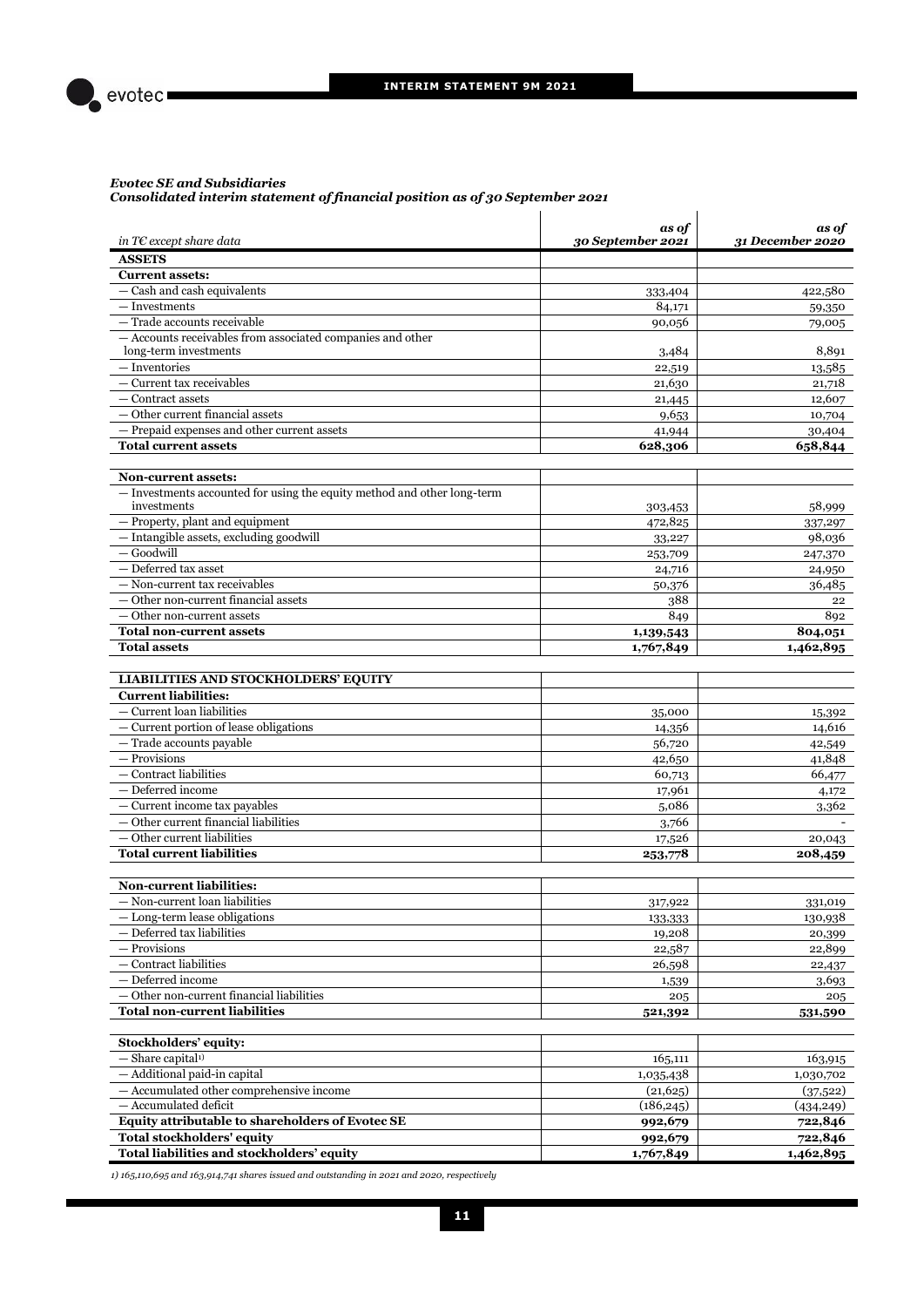

#### *Evotec SE and Subsidiaries*

*Consolidated interim income statement for the period from 1 January to 30 September 2020*

| in TC except share and per share data                                        | Nine months<br>ended<br>30 September<br>2021 | <b>Nine months</b><br>ended<br>30 September<br>2020 | <b>Three months</b><br>ended 30 Sept<br>2021 | <b>Three months</b><br>ended 30 Sept<br>2020 |
|------------------------------------------------------------------------------|----------------------------------------------|-----------------------------------------------------|----------------------------------------------|----------------------------------------------|
| Revenues from contracts with customers                                       | 430,963                                      | 360,414                                             | 159,661                                      | 129,425                                      |
| Costs of revenue                                                             | (331, 494)                                   | (271, 225)                                          | (116, 494)                                   | (93,301)                                     |
| <b>Gross profit</b>                                                          | 99,469                                       | 89,189                                              | 43,167                                       | 36,124                                       |
| <b>Operating income (expenses)</b>                                           |                                              |                                                     |                                              |                                              |
| Research and development expenses                                            | (53, 472)                                    | (46,077)                                            | (18,038)                                     | (16, 281)                                    |
| - Selling, general and administrative expenses                               | (71,037)                                     | (58, 132)                                           | (24, 654)                                    | (21,600)                                     |
| $-$ Impairment of intangible assets                                          | (683)                                        |                                                     |                                              |                                              |
| - Other operating income                                                     | 53,723                                       | 54,522                                              | 17,544                                       | 19,423                                       |
| - Other operating expenses                                                   | (1, 947)                                     | (4,216)                                             | (281)                                        | (1,297)                                      |
| <b>Total operating income (expenses)</b>                                     | (73, 416)                                    | (53,903)                                            | (25, 429)                                    | (19,755)                                     |
| <b>Operating income</b>                                                      | 26,053                                       | 35,286                                              | 17,738                                       | 16,369                                       |
|                                                                              |                                              |                                                     |                                              |                                              |
| Non-operating income (expense)                                               |                                              |                                                     |                                              |                                              |
| - Interest income                                                            | 1,678                                        | 1,106                                               | 637                                          | (907)                                        |
| - Interest expense                                                           | (6,239)                                      | (5,834)                                             | (1,938)                                      | (445)                                        |
| — Measurement gains from investments                                         | 245,195                                      |                                                     | 129,047                                      |                                              |
| - Share of the result of associates accounted<br>for using the equity method | (13,685)                                     | (8,273)                                             | (3,867)                                      | (4,629)                                      |
| - Impairment of financial assets                                             | (4,491)                                      |                                                     | (4,491)                                      |                                              |
| — Other income from financial assets                                         | 24                                           | 68                                                  | 13                                           | 31                                           |
| — Foreign currency exchange gain (loss), net                                 | 6,324                                        | (2,973)                                             | 3,235                                        | (2,701)                                      |
| - Other non-operating income (expense), net                                  | (43)                                         | (34)                                                | 17                                           | (196)                                        |
| Total non-operating income (expense)                                         | 228,763                                      | (15, 940)                                           | 122,653                                      | (8, 847)                                     |
|                                                                              |                                              |                                                     |                                              |                                              |
| <b>Income before taxes</b>                                                   | 254,816                                      | 19,346                                              | 140,391                                      | 7,522                                        |
| - Current tax income (expense)                                               | (8,061)                                      | (10, 404)                                           | (4,629)                                      | (5,977)                                      |
| - Deferred tax income (expense)                                              | 233                                          | (3,093)                                             | (1, 491)                                     | (2,955)                                      |
| <b>Total taxes</b>                                                           | (7,828)                                      | (13, 497)                                           | (6,120)                                      | (8,932)                                      |
| <b>Net income</b>                                                            | 246,988                                      | 5,849                                               | 134,271                                      | (1,410)                                      |
| thereof attributable to:                                                     |                                              |                                                     |                                              |                                              |
| <b>Shareholders of Evotec SE</b>                                             | 246,988                                      | 5,849                                               | 134,271                                      | (1,410)                                      |
|                                                                              |                                              |                                                     |                                              |                                              |
| Weighted average shares outstanding                                          | 164,315,412                                  | 151,053,186                                         | 164,525,457                                  | 151,017,103                                  |
| Net income per share (basic)                                                 | 1.50                                         | 0.04                                                | 0.82                                         | (0.01)                                       |
| Net income per share (diluted)                                               | 1.50                                         | 0.04                                                | 0.82                                         | (0.01)                                       |